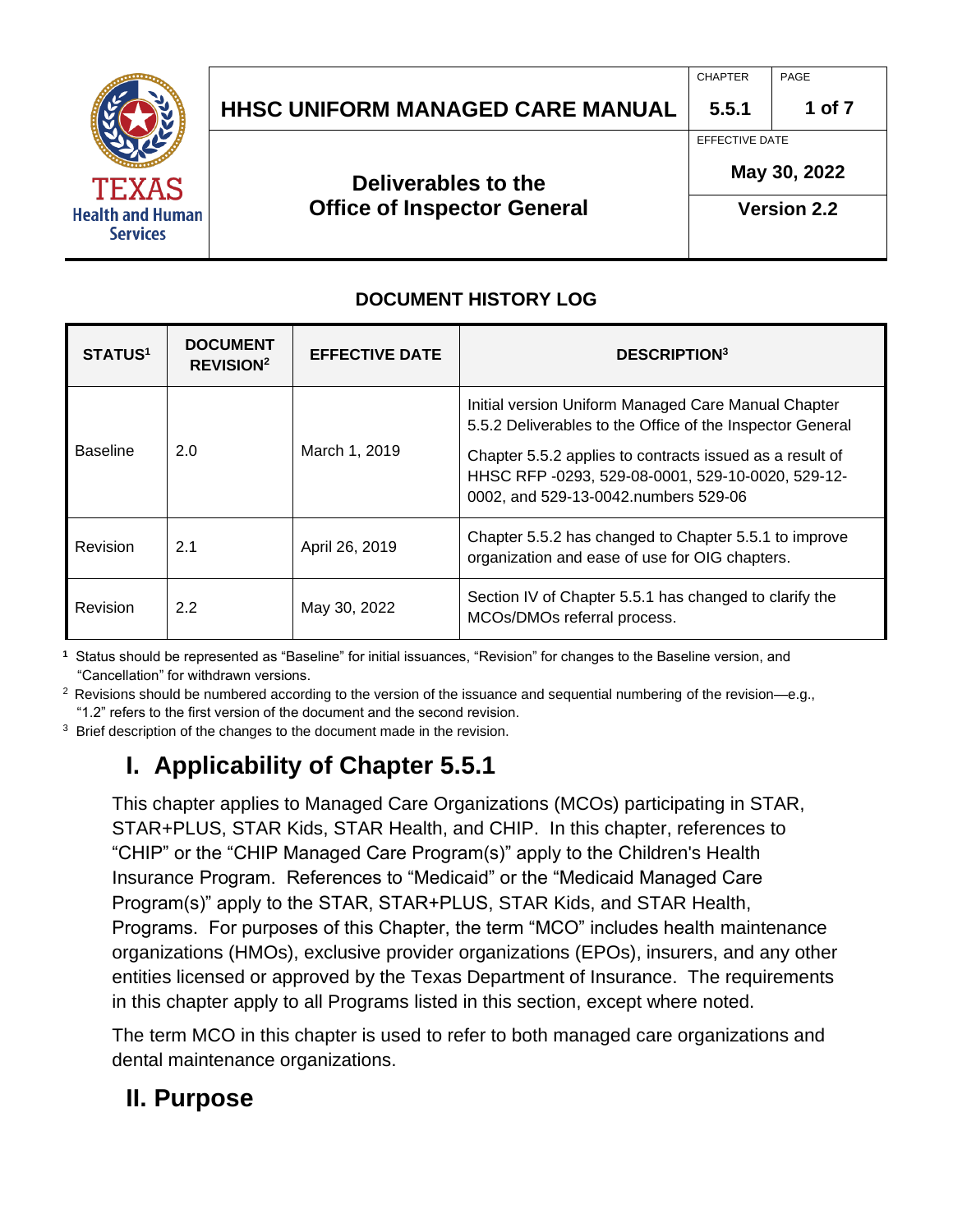|                                            | <b>HHSC UNIFORM MANAGED CARE MANUAL</b> | <b>CHAPTER</b><br>5.5.1        | PAGE<br>2 of 7     |
|--------------------------------------------|-----------------------------------------|--------------------------------|--------------------|
| <b>TEXAS</b>                               | Deliverables to the                     | EFFECTIVE DATE<br>May 30, 2022 |                    |
| <b>Health and Human</b><br><b>Services</b> | <b>Office of Inspector General</b>      |                                | <b>Version 2.2</b> |

This Chapter provides guidance for submitting select deliverables to the Office of Inspector General (OIG). The deliverables in this chapter relate to:

- 1. Fraudulent Practices Referrals
- 2. Fraud, Waste, and Abuse Compliance Plan
- 3. Open Case List Report
- 4. Annual Lock-In Actions Report
- 5. Annual Report on Certain Fraud and Abuse Recoveries
- 6. Pre-payment Review Monthly Report

## **III.General Information**

The HHSC OIG may amend guidance at any time and distribute changes to the MCO. The HHSC OIG will review any concerns or comments the MCO submits in writing to the HHSC OIG. Throughout this chapter, FWA refers to Fraud, Waste, and Abuse.

## **IV. Reports**

### **1. Fraudulent Practices Referrals (also known as the WAFERS report)**

The MCO's assigned officer or director must report and refer all possible acts of FWA to the HHSC OIG. All reports and referrals of possible acts of FWA, with the exception of an expedited referral, must include all items related to the referral as listed in 1 Tex. Admin. Code. (T.A.C.) §353.502(5)(D):

The report must be submitted through the HHSC OIG Waste, Abuse, Fraud Electronic Reporting System (WAFERS). A referral must include no more than one National Provider Identifier (NPI) per referral. Any NPI for which a list of claims and associated overpayments, or possible acts of FWA, that are identified by the MCO investigation must be contained in its own individual referral. Known affiliations, including affiliated NPIs, must also be documented in the referral.

#### *Deliverable Timing*

WAFER referrals must be submitted within 30 working days of receiving the reports of possible acts of waste, abuse, or fraud from the SIU.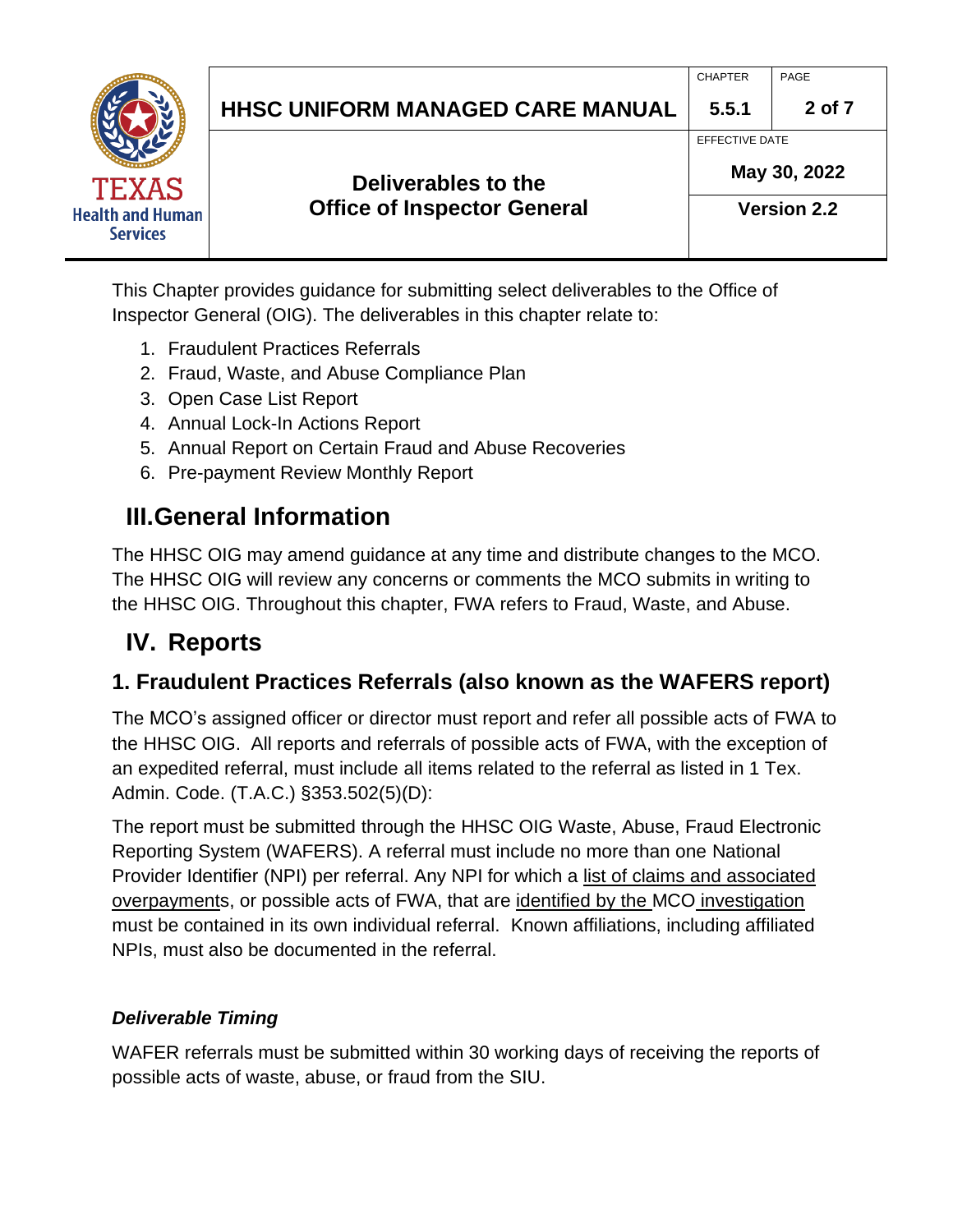|                                         |                                         | <b>CHAPTER</b> | PAGE               |
|-----------------------------------------|-----------------------------------------|----------------|--------------------|
|                                         | <b>HHSC UNIFORM MANAGED CARE MANUAL</b> | 5.5.1          | 3 of 7             |
|                                         |                                         | EFFECTIVE DATE |                    |
| <b>TEXAS</b><br><b>Health and Human</b> | Deliverables to the                     | May 30, 2022   |                    |
|                                         | <b>Office of Inspector General</b>      |                | <b>Version 2.2</b> |
| <b>Services</b>                         |                                         |                |                    |

#### *References*

- 1. 1 T.A.C. §353.502(5)(D)
- 2. UMCC section 8.1.20(c)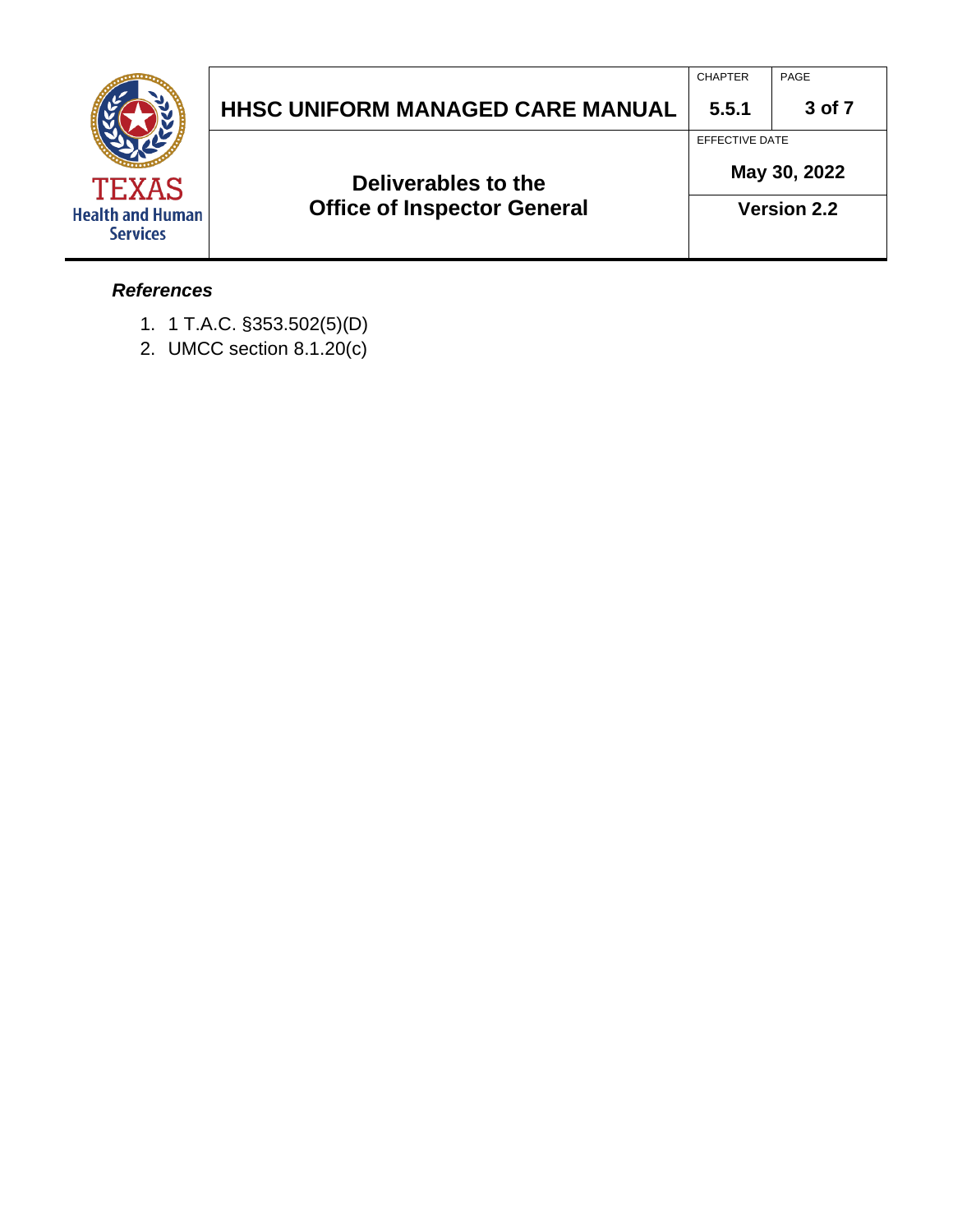|                         |                                         | <b>CHAPTER</b> | PAGE               |
|-------------------------|-----------------------------------------|----------------|--------------------|
|                         | <b>HHSC UNIFORM MANAGED CARE MANUAL</b> | 5.5.1          | 4 of 7             |
|                         |                                         | EFFECTIVE DATE |                    |
| <b>TEXAS</b>            | Deliverables to the                     | May 30, 2022   |                    |
| <b>Health and Human</b> | <b>Office of Inspector General</b>      |                | <b>Version 2.2</b> |
| <b>Services</b>         |                                         |                |                    |

### **2. Fraud, Waste, and Abuse Compliance Plan**

MCO must develop a plan to prevent and reduce FWA pursuant to title 42 of the Code of Federal Regulations (C.F.R.), 1 T.A.C. §353.501 (Medicaid) and §370.502 (CHIP) and other references as noted below. The plan must be submitted annually within 90 days prior to the start of the State fiscal year to the HHSC OIG for approval each year the MCO is enrolled with the State of Texas.

The plan must address how the MCO will comply with state and federal program integrity requirements. If the initial plan to prevent and reduce FWA is not approved, the MCO must resubmit the plan to HHSC OIG within 15 working days of receiving the denial letter, which will explain the deficiencies.

MCO must submit the Annual Lock-In Actions with this plan demonstrating how the MCO complies with the "HHSC OIG Lock-In Program Policies and Procedure" requirement.

The plan must be submitted in the format specified by the HHSC OIG.

#### *Deliverable Timing*

Fraud, Waste, and Abuse Compliance Plans are due 90 days prior to the start of the state fiscal year. MCOs must submit one Compliance Plan per MCO. The HHSC OIG will send out an email prior to the due date with detailed instructions on where to submit.

#### *References*

- 1. 42 C.F.R. §§438.608(a), 455.20, and 455.23
- 2. Tex. Government Code 531.113(b)
- 3. 1 T.A.C. §353.502
- 4. 1 T.A.C. §370.502
- 5. UMCC section 8.1.19(2) applies to all Medicaid managed care contracts

## **3. Open Case List Report (further described in UMCM Chapter 5.5.2)**

On a monthly basis, MCOs must submit to the HHSC OIG a report of all Medicaid FWA investigations opened by their MCO-SIU and the status of each investigation. The report must contain the elements required in 1 T.A.C. §353.502(d) and will be in the format specified by the HHSC OIG.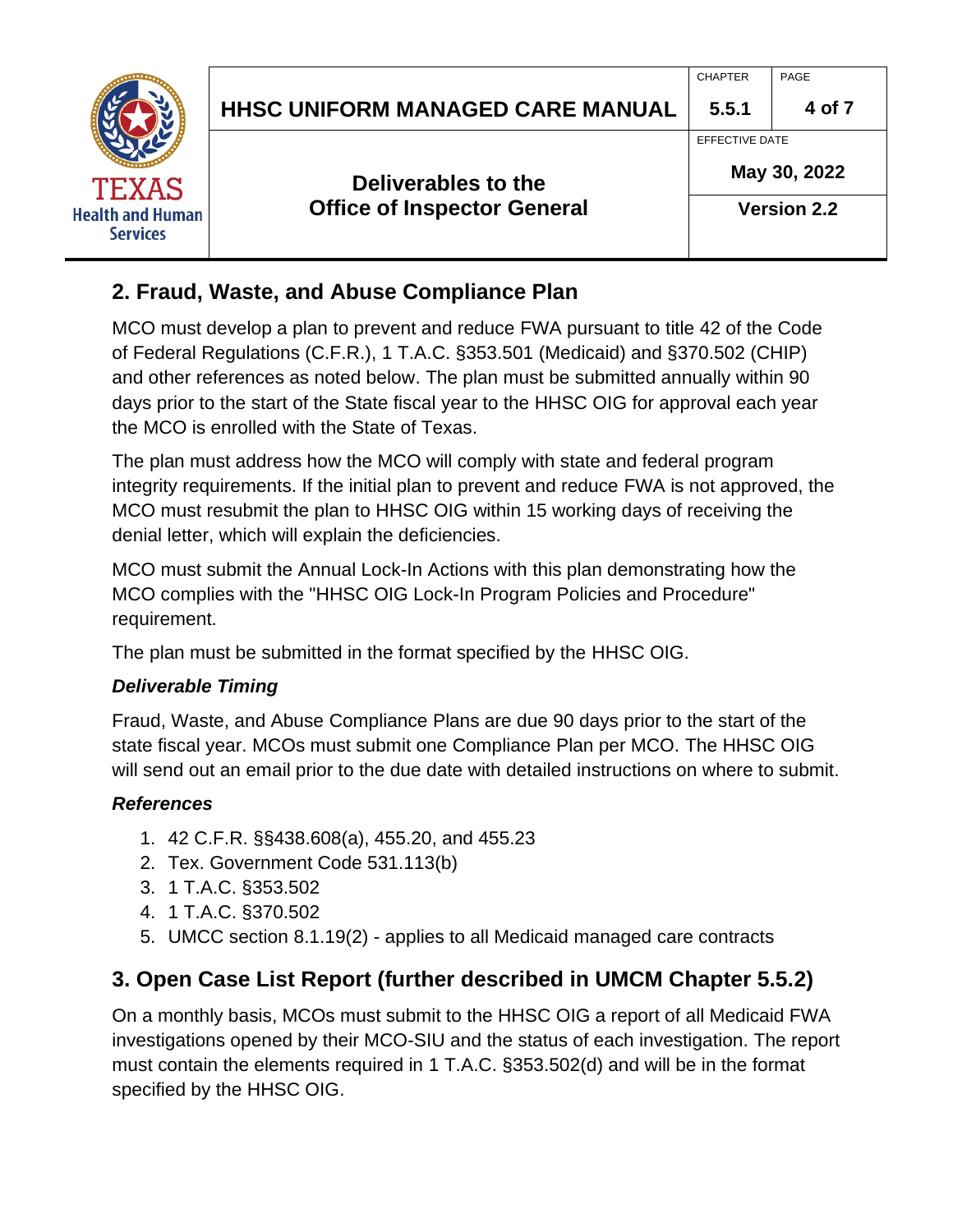|                                         |                                         | <b>CHAPTER</b>     | PAGE   |
|-----------------------------------------|-----------------------------------------|--------------------|--------|
|                                         | <b>HHSC UNIFORM MANAGED CARE MANUAL</b> | 5.5.1              | 5 of 7 |
|                                         |                                         | EFFECTIVE DATE     |        |
| <b>TEXAS</b><br><b>Health and Human</b> | Deliverables to the                     | May 30, 2022       |        |
|                                         | <b>Office of Inspector General</b>      | <b>Version 2.2</b> |        |
| <b>Services</b>                         |                                         |                    |        |

#### *Deliverable Timing*

Monthly reports are due on the first business day following the 14th day of the month and will include investigations opened in the previous month. For example, investigations opened in January will be reported on the first business day following the 14th of February.

#### *References*

- 1. 1 T.A.C. §353.502(d)
- 2. UMCM Chapter 5.5.2 includes information about the format for the MCO Open Case List Report which is an xml schema data file.

## **4. Annual Lock-In Actions Report**

Medicaid MCOs must provide documentation demonstrating how it will comply with the "HHSC OIG Lock-in Program MCO Policies and Procedures."

#### *Deliverable Timing*

Lock-In Policies and Procedures are due 90 days prior to the start of the state fiscal year along with the Fraud, Waste, and Abuse Compliance Plan. MCOs must submit one report per MCO.

#### *References*

- 1. UMCC section 8.1.19.6 Lock-In Actions applies to all Medicaid managed care contracts
- 2. 1 T.A.C. Chapter 354, Subchapter K
- 3. 42 C.F.R. §431.54(e)

## **5. Annual Report on Certain Fraud and Abuse Recoveries**

MCOs are required to recover overpayments subject to 1 T.A.C. §353.505. Pursuant to Government Code §531.1132, the HHSC OIG is required to submit information on MCO recoveries as a result of investigations and recovery efforts by the SIUs to the legislature on an annual basis.

#### *General Information*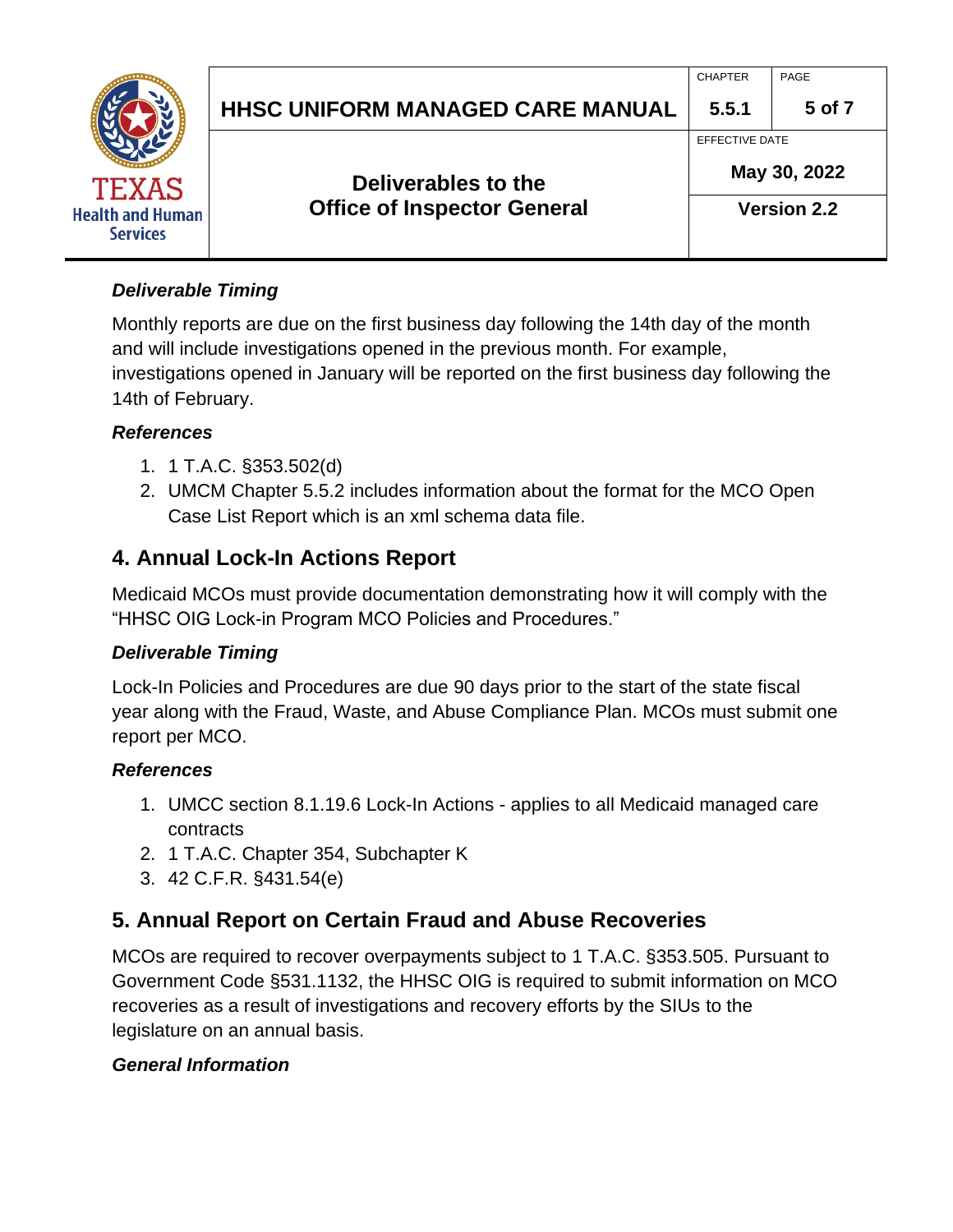|                                         |                                         | <b>CHAPTER</b>     | PAGE   |
|-----------------------------------------|-----------------------------------------|--------------------|--------|
|                                         | <b>HHSC UNIFORM MANAGED CARE MANUAL</b> | 5.5.1              | 6 of 7 |
|                                         |                                         | EFFECTIVE DATE     |        |
| <b>TEXAS</b><br><b>Health and Human</b> | Deliverables to the                     | May 30, 2022       |        |
|                                         | <b>Office of Inspector General</b>      | <b>Version 2.2</b> |        |
| <b>Services</b>                         |                                         |                    |        |

MCOs must submit data in the format and with the information specified by the HHSC OIG.

Information must include:

- Recoveries by the SIU, including cases returned by the HHSC OIG that were not investigated.
- Money recouped from your SIU recovery efforts, not from cases where the HHSC OIG investigated and recovered overpayments.

The MCO must exclude the following type of information from this report:

- Any recoveries that take place due to normal routine utilization review activities conducted outside of the scope of SIU work. If, during the course of normal routine utilization review activities, an MCO identifies possible acts of FWA, the SIU is responsible for investigating and referring those acts to the HHSC OIG and MFCU as appropriate pursuant to 1 T.A.C. §353.502.
- Amounts attributed/categorized as cost savings or pre-payment review, as that is not recovered money but rather money saved (never paid out).

#### *Deliverable Timing*

HHSC OIG will request data from the MCOs due on the second Friday in October of each year.

#### *Reference*

- 1. Tex. Government Code §531.1132
- 2. Medicaid and CHIP Managed Care Services Contract Section 8.1.19.5 (6)
- 3. CHIP Rural Service Area Managed Care Services Contract Section 8.1.19.5 (6)
- 4. Dental Managed Care Services Contract Section 8.1.13.5 (6)
- 5. STAR+PLUS Dallas and Tarrant Service Areas Managed Care Services Contract Section 8.1.19.5 (6)
- 6. STAR+PLUS Medicaid Rural Service Area Managed Care Services Contract Section 8.1.21.5 (6)
- 7. STAR Health Managed Care Services Contract Section 8.1.25.5 (6)
- 8. STAR Kids Managed Care Services Contract Section 8.1.21.5 (6)